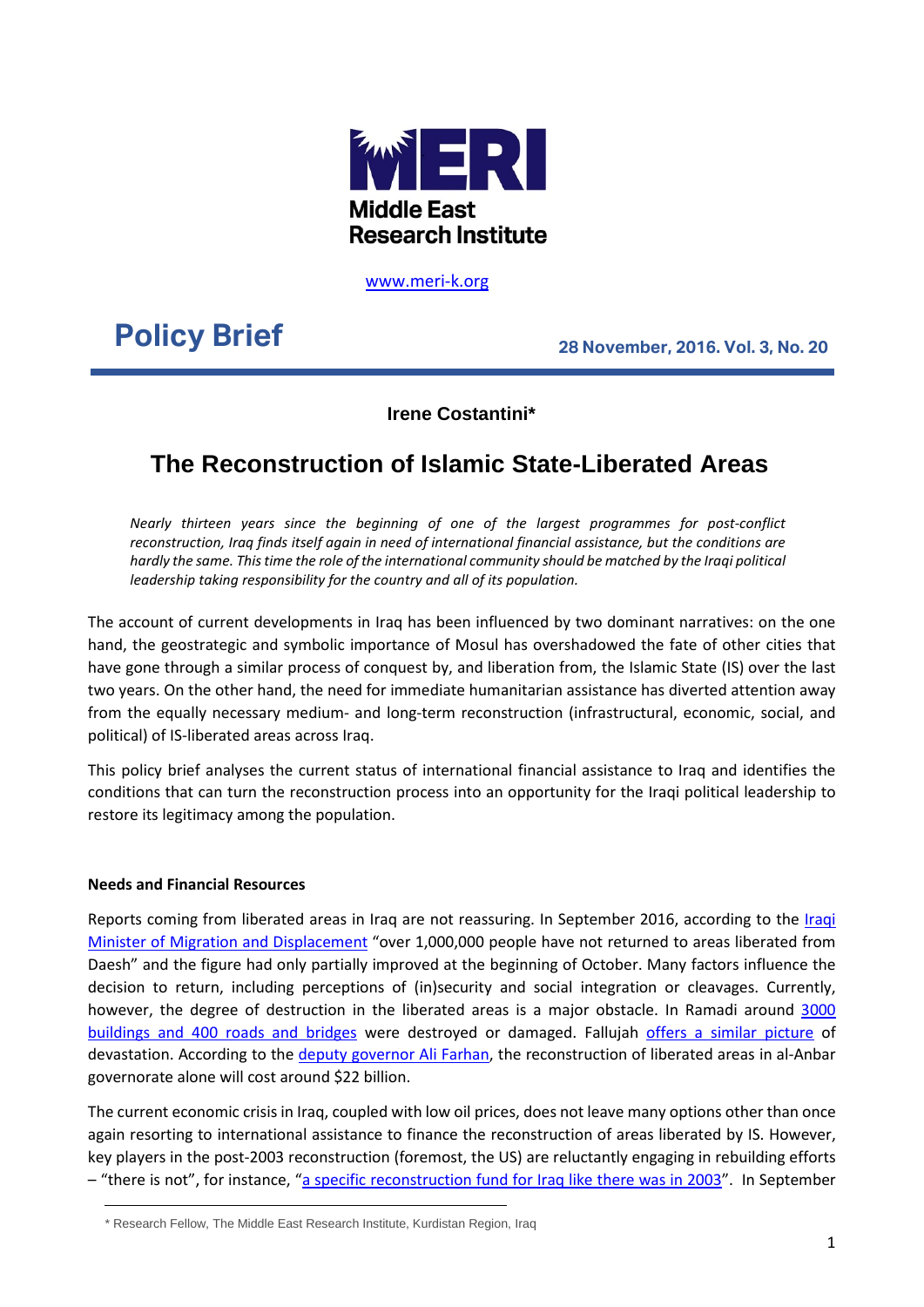2016, [an international fair and convention](http://iraq-solidarity.blogspot.com/2016/09/international-conference-in-iraq-for.html) was held in Baghdad to address the issue but it went almost unnoticed. The result is that so far the major reconstruction initiatives, excluding bilateral aid, are minimal.

At the state level, article 28 of the 2015 Iraqi Federal Budget Law created the Reconstruction Fund for Areas Affected by Terroristic Operations [\(REFAATO\)](http://refaato.iq/en/). With an initial allocation of 500 billion Iraqi Dinar (ID) (approximately, \$384 million) from the Government, the Fund is in charge of coordination between international organisations and Iraqi ministries. However, its fate is not clear as the 2016 Federal Budget Law does not explicitly mention it, but [allocates around 1 trillion,](http://www.bayancenter.org/en/wp-content/uploads/2015/12/Final-Iraq-Budget-2016.compressed.pdf) 200 billion ID (approximately, \$957 million) for the "Reconstruction and Development Projects of Region and Provinces, including Kurdistan".

At the international level, the World Bank created a [\\$350 million financial assistance package](http://www.worldbank.org/en/news/press-release/2015/07/07/iraq-reconstruction-and-rehabilitation-in-conflict-affected-cities) for the reconstruction of seven conflict-affected cities in Diyala and Salah-al-Din governorates: Tikrit, Dour, Al Dalooeyya, Al-Alam, Jalula, As-Sadiya and Al-Aazeeam. The package covers electricity infrastructure; waste, water and sanitation services; transport infrastructure; restoring health services; and technical assistance to identify future potential investment. Although the Bank recognises that ["Iraq has enormous development](http://www.worldbank.org/en/news/press-release/2015/07/07/iraq-reconstruction-and-rehabilitation-in-conflict-affected-cities)  [needs"](http://www.worldbank.org/en/news/press-release/2015/07/07/iraq-reconstruction-and-rehabilitation-in-conflict-affected-cities), its financial commitment to jumpstart the economic recovery is arguably far from meeting the actual needs of the country.

Again at the international level, the UNDP created the [Funding Facility for Immediate Stabilization](http://www.iq.undp.org/content/iraq/en/home/ourwork/Stabilization/In-depth.html) (FFIS) in June 2015, through which it has promoted public work and light infrastructure rehabilitation; livelihoods; capacity support; and community reconciliation. As of 30 September 2016, FFIS has received [\\$95 million for](http://www.iq.undp.org/content/dam/iraq/docs/Stabilization/UNDP%20IQ-%20FFIS%20Stabilization%20Q3%20Report-20161030.pdf?download)  [16 areas](http://www.iq.undp.org/content/dam/iraq/docs/Stabilization/UNDP%20IQ-%20FFIS%20Stabilization%20Q3%20Report-20161030.pdf?download) (in al-Anbar governorate, Fallujah, Ramadi, Heet, Karma, Haditha; al-Ritbah; in Salah-al-Din governorate, al-Shirqat, Baiji, Tikirt, al-Dour, Mkeishifa; in Nineveh governorate, Rabia, Sinuni, Sinjar, al-Qayarah and in Diyala governorate, Sa'adiyah) – an amount far lower than the estimated needs.

Having a precise figure of the volume of financial assistance is arduous due to multiple disbursement channels (bilateral and multilateral), types of financial flows (private or public), and discrepancies between pledges and allocations. However, the volume of financial assistance is often a telling proxy of international political engagement. Compared to previous trends in Iraq, the current status of international aid for the reconstruction of IS-liberated areas suggests a scarce commitment by international actors to remain politically engaged in the country once IS is eventually defeated.

#### **From financial assistance to a shared political plan**

While Iraq needs the injection of more financial assistance, the reconstruction of IS-liberated areas is dependent on two further conditions.

International responsibility in exchange for local commitment: international reluctance to get engaged (again) in a large long-term process of reconstruction in Iraq has many explanations. Foremost, committing financial resources to the reconstruction of IS-liberated areas means taking responsibility for donors' taxpayers and the Iraqi population. Before seriously committing to a development-based vision, international actors and donors need to receive positive signals from Iraqi politicians demonstrating that they are prepared to overcome particularistic agendas and work for the future of the country and *all* of its population.

Planning, execution and disbursement modalities: the reconstruction process following the invasion and occupation of Iraq in 2003 never fully translated into a shared political plan between international and local actors. An overly exogenously-determined *theory of change* coupled with the mismanagement of resources and limited tangible results for the population left many to wonder what the reconstruction process achieved in Iraq. The recent history of Iraq, if anything, teaches that the volume of financial assistance alone does not